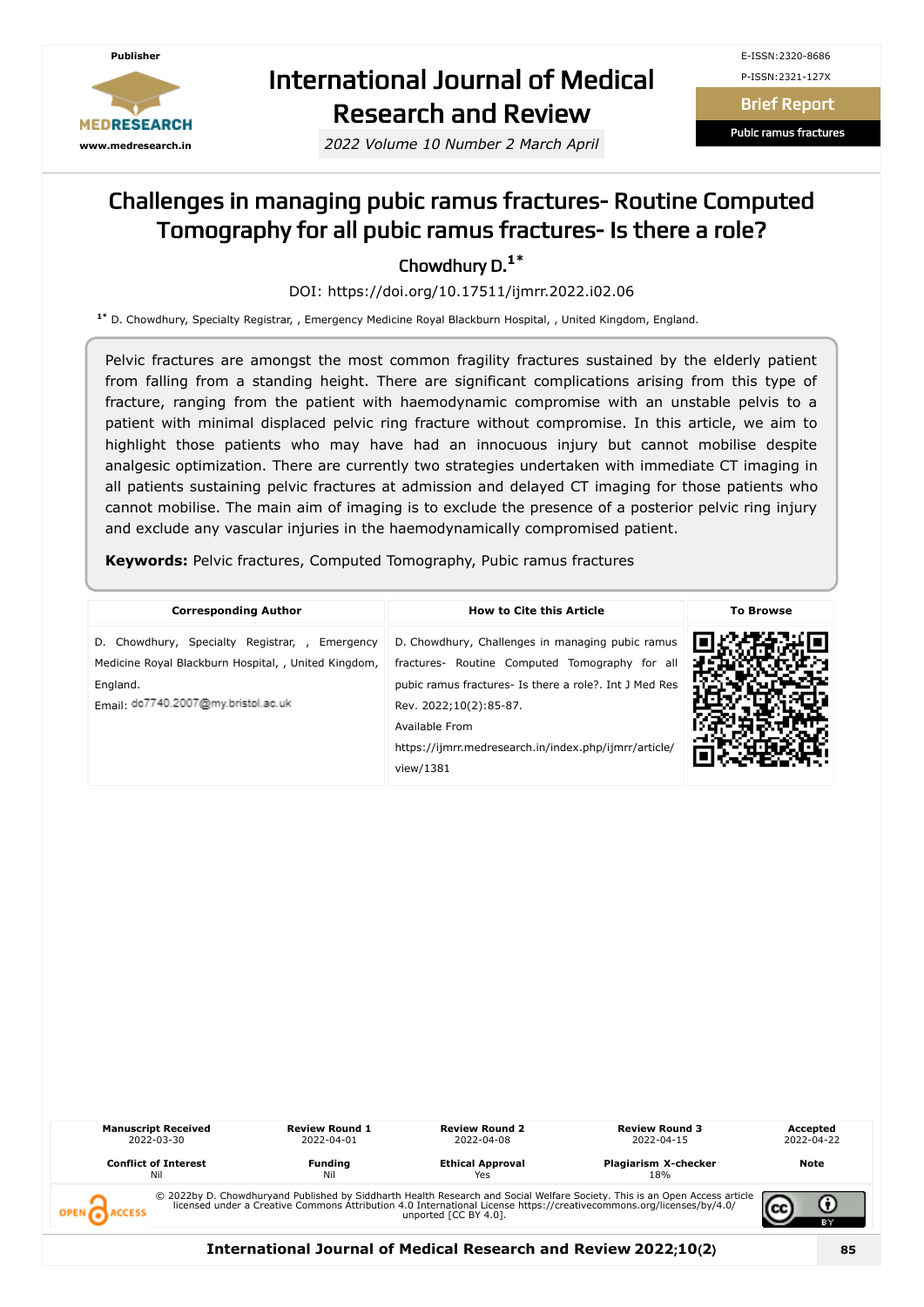### Introduction

Pubic ramus fractures are amongst the most common fragility fractures sustained following a fall from the patient's standing height. As the population ages, the incidence of fragility fractures is also due to increased incidence, with a rough estimate of between 0.3-and 8% [1].

The management of pubic ramus fractures has been analgesia and early mobilisation. These patients are usually admitted under the care of the on-call medical team with subsequent input from orthopaedic teams as deemed necessary. The majority of these patients can gain a reasonable degree of baseline functioning following a multidisciplinary approach. However, there are concerns that a significant proportion of these patients have an additional posterior pelvic ring injury which does not get diagnosed early in the patient's journey.

Posterior pelvic ring injury (PPRI) can be often overlooked if solely based on plain radiographs. There is a paucity of literature correlating pubic ramus fracture and concomitant PPRI in elderly patients. Pubic ramus fractures and concomitant PPRI can present different characteristics than patients with isolated ramus fractures.

Possible characteristics that could signify PPRI [2]

- **Pubic** ramus fractures with markedly displacement medially to the obturator foramen.
- Complete anterior pelvic ring disruption.

# **Methodology**

We reviewed the available literature on the incidence of posterior pelvic ring injury in patients sustaining pubic ramus fractures. We found that low back pain and tenderness in osteoporotic pubic ramus fractures can signify PPRI [3]. The incidence of PPRI could be detected in 96.8% of patients [4]. Even in cases where a PPRI is detected, 70% of these patients are treated conservatively. There is a high risk of mortality associated with non-operative management of pelvic ring injuries in the elderly ranging between 12-28% at 1-year compared to patients undergoing an operation. There remains much debate on the early utility of CT imaging to address this concern and whether any delay in CT leads to increased co-morbidity, given that most pelvic ring injuries are managed conservatively.

**Management:** The risk of mortality from pelvic ring injuries is comparable to that of hip fractures [5].

## **Discussion**

**Potential strategies:** A possible strategy would be for all patients with pubic ramus fractures evident on initial plain radiographs to have CT imaging of the pelvis to ensure that PPRI is not missed at the earliest opportunity.

An alternative strategy will be for interval CT imaging of the pelvis if there is any difficulty mobilising these patients whilst addressing the analgesic requirements.

The impact of early diagnosis and management on long term prognosis using the first strategy remains to be evaluated in large studies. Most pubic ramus fractures are managed conservatively; however, there is a potential role for operative management in certain cases. Corona mortis (crown of death) is described as an abnormal connection between the obturator and external iliac or inferior epigastric arteries and veins in the space of Retzius [6].

A venous corona Mortis is 2-3 greater in prevalence than in arterial form. Intra-operatively this should be identified to avoid iatrogenic injury.

However, following trauma, this can form, and in patients with haemodynamic compromise, this should be considered a potential diagnosis. This must be further evaluated using CT Angiography.



**Image 1:** Evaluation of corona Mortis using angiography [7]. In conclusion, as highlighted in this brief article, there is a potential role for early CT imaging of the pelvis to evaluate additional PPRI. In pelvic trauma and haemodynamic compromise, haemorrhage from corona Mortis should be considered and evaluated with angiography techniques. With the increased availability of CT imaging, this mode of investigation is likely to become the initial preferred mode of imaging.